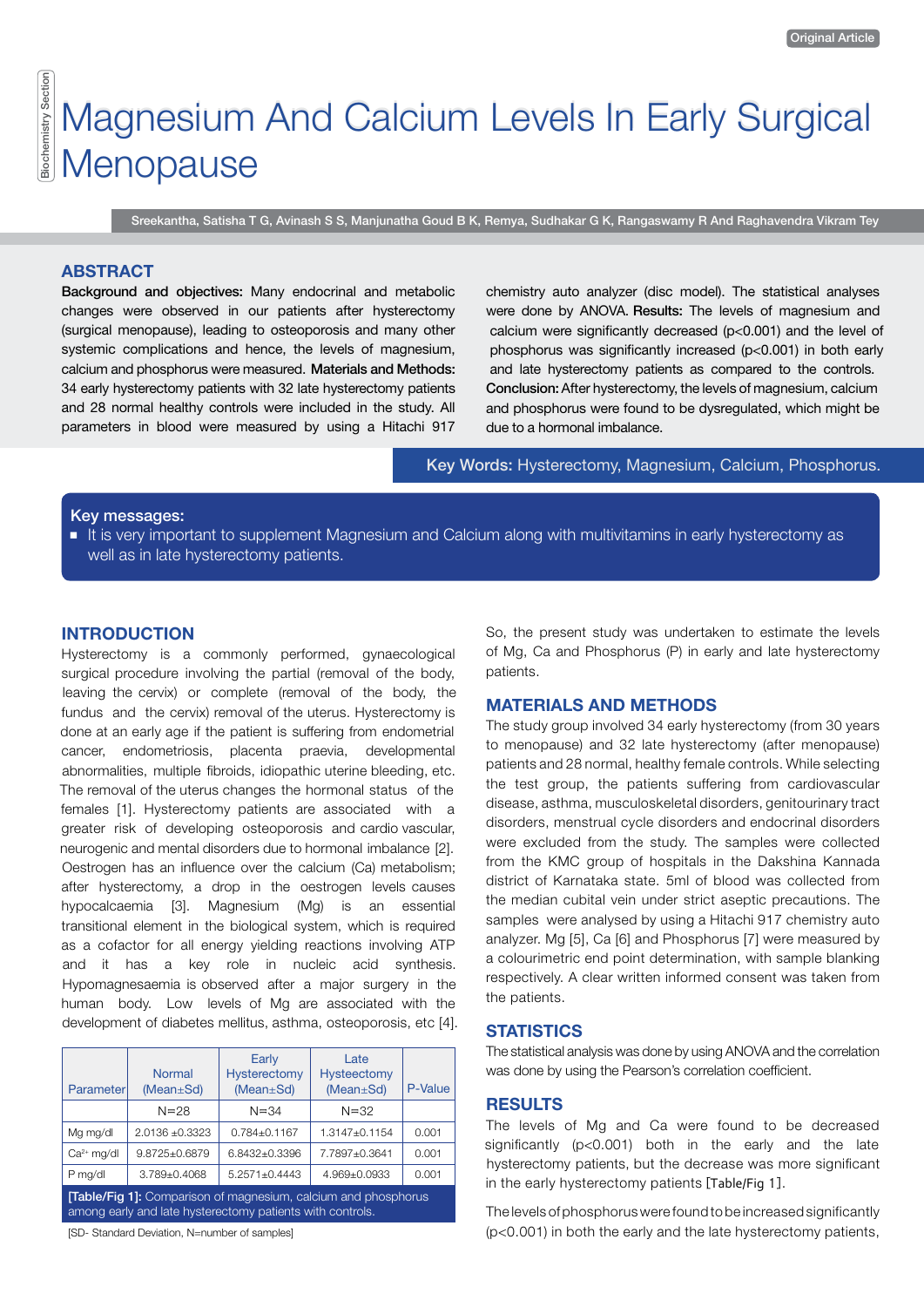but the increase was more significant in the early hysterectomy patients.

We found a significant ( $p$ <0.01) negative correlation ( $r = -0.616$ ) between phosphorus and magnesium in the early hysterectomy patients.

# **Discussion**

The uterus is the target site for the action and the regulationof the female hormones, especially oestrogen. The presence of a functional uterus is essential for the normal physiological functioning of the cardiovascular system (CVS), the central nervous system (CNS) and the musculoskeletalsystem. Some studies have noted a three times greater risk of cardiovascular disease and also an increased risk of weakened bone when only the uterus was removed [8,9].Hysterectomy is a surgically created menopause in which theuterus is removed due to various pathological conditions. In surgically created menopausal patients, many physiologicaland metabolic conditions are altered due to the decreased oestrogen concentration [2]. In our study, we observed analteration in Mg and Ca metabolism, as decreased Mg and Ca levels with increased phosphorus level. Alteration in all theparameters was highly significant in the early hysterectomy patients as compared to the late hysterectomy patients andthe controls.

The reduced Mg concentration in the hysterectomy patient smight be due to surgical trauma to the tissues and the removal of the uterus, which increases the aldosterone levelswhich interfere with Mg homeostasis [10,11,12]. Evenin normal healthy women, the Mg concentration decreases with increasing age [13] and hypomagnesaemia isprecipitated by hysterectomy.

Hypocalcaemia is observed in hysterectomy patients becausethe oestrogen concentration is reduced after the removal of theuterus. Oestrogen has a modulatory effect on the Ca metabolism.It is responsible for the entry of calcium into the bone matrix.A drop in the levels of oestrogen after hysterectomy can causean excessive loss of calcium, leading to the wasting of bone and hence osteoporosis. An increased risk for bone fracturewas observed in the post hysterectomy patients [14], [15], [16],[17], [18]. Mg deficiency also results in low levels of calcium,since Mg interferes with calcium absorption. Hence, a directly proportional relationship exists between Mg and Ca in the earlyand late hysterectomy patients. An increase in the phosphate levels interferes with the absorption of Mg and Ca. When the phosphate levels increased, the absorption of Mg and Ca was decreased [19, 20, 21, 22]. Thus, hysterectomy patients areat a risk of developing osteoporosis and altered physiological functions of CVS and CNS due to hypomagnesaemia and hypocalcaemia.

# **Conclusion**

To conclude, the adequate supplementation of Mg and Ca with multivitamins can prevent the development of osteoporosis andother related complications in both early and late hysterectomy patients.

- [1] Cunningham FG, Leveno KJ, Bloom SL et al. Williams Obstetrics, 23rd edition, McGraw-Hill USA, Section 4, 2010: 555-556.
- [2] Rock JA, Jones HW III. TeLinde's Operative Gynecology, 9th edition,Lippincott Williams & Wilkins Philadelphia USA, Chapter31; 2003:824-826.
- [3] Kelsey JL, Prill MM, Keegan THM, Quesenberry CP Jr, Sidney S.Risk factors for pelvis fracture in older persons. Am J Epidemiol. 2005; 162(9): 879-886.
- [4] Yu ASL. Disorders of magnesium and phosphorus. In: Goldman L, Ausiello DA eds. Cecil Medicine. 23rd edition. Philadelphia, PA: Saunders Elsevier, chapter 120, 2007: 222-240.
- [5] Mann CK, Yoe JH. Spectrometric determination of magnesium with sodium-1-azo-2-hydroxy-3-napthalein. Ann Chem. 1956; 28: 202- 205.
- [6] Glindler EM, King JD. Serum calcium estimation. Am J Clin Pathol. 1972; 58:376.
- [7] Henry Red. Clinical biochemistry-principles and techniques, 2nd edition, ELB New York, 1974:723.
- [8] Laughlin GA, Barrot-Connor E, Kritz-Silverstein D, Von Muhlen D. Hysterectomy,Oophorectomy and endogenous sex hormones in older women. J Clin Endocrinol Metab. 1980; 85(2):645-651.
- [9] Menon RK, Okonfula FE, Agnew JE et al. Endocrine and metabolic effects of simple hysterectomy. Int J Gynecol Obstet. 1987; 25(6):459- 63.
- [10] Abraham AS, Shaoul R, Shimonovitz S, Eylath U, Weinstein M. Serum magnesium levels in acute medical and surgical conditions. Biochemical Medicine. 1980; 24(1): 21-26.
- [11] Cordova A. Variation of serum magnesium and zinc after surgery and post operative fatigue. Magnes Res. 1995; 8(4):367-72.
- [12] Hantoushzadeh S, Jafarbadi M, Khazardoust S. Serum magnesium levels in muscle cramps and preterm labour. Int J of Gynecol Obstet. 2007; 98(2):153-154.
- [13] Ahmed I, Rehman S, Yamar W etal. Blood magnesium levels in males and females of varying age. Pak Armed Forces Med J.1999; 49(2):112- 113.
- [14] van der voort DJ, Geusens PP, Dinant GJ. Risk factors for osteoporosis related to their outcome: fractures. Osteoporosis International. 2001; 12(8):630-638.
- [15] Watson NR, Studd JW, Garnett T,Savvas M, Milligan P. Bone loss after hysterectomy with ovarian conservation. J Obstet Gynaecol. 1995; 86(1):72-77.
- [16] Duraes Simoes R, Chada Baracat E, Szjenfeld VL, De Lima GR, Jose Goncalves W, De Carvalho, Ramos Bortoletto C. Effects of simple hysterectomy on bone loss. Sao Paulo Med J. 1995; 111(8):1012- 1015.
- [17] Hreshchyshyn MM, Hopkins A, Zylstra S, Anbar M. Effects of natural menopause, hysterectomy and oophorectomy on lumbar spine and femoral neck bone densities. Obstet Gynaecol. 1988; 72(4):631-638.
- [18] Lori J, Sokoll, Bess DH. Effect of Menopause and Aging on serum total and ionizes calcium and protein concentration. Calcified Tissue International. 1989; 44(3):181-185.
- [19] Suwansakri J, Vattanawaha A, Wiwanitkit V. Serum magnesium level in diabetic and osteoporosis risk Thai female subjects. Internet J Lab Med. 2005; 1(1):1-4.
- [20] Satyanarayana U, Chakrapani U. Biochemistry. Books and Allied Publishers, Kolkata 2006. Chapter 18: 403-413.
- [21] Rude RK. Magnesium deficiency: A cause of heterogenous disease in humans. J Bone Miner Res. 1998; 13:749-758.
- [22] Elisaf M, Milions H, Siamopoulos K. Hypomagnesemic hypokalemia and hypocalcemia: Clinical and laboratory characteristics. Mineral Electrolyte Metab. 1997; 23:105-112.